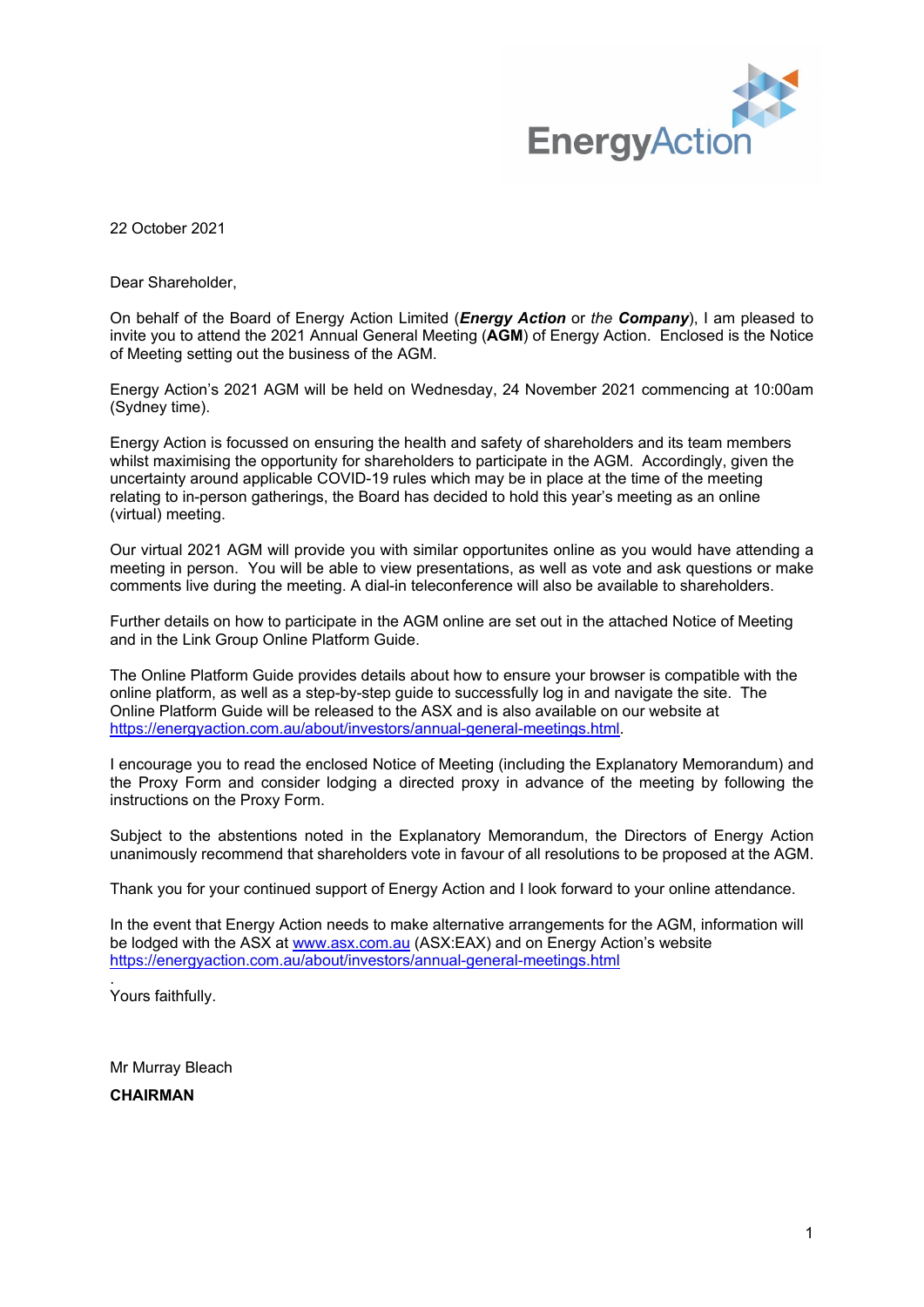# **Energy Action Limited ACN 137 363 636**

## **NOTICE OF ANNUAL GENERAL MEETING**

Notice is given that the Annual General Meeting (**AGM** or **Meeting**) of shareholders of Energy Action Limited ACN 137 363 636 (**Energy Action** or the **Company**) will be held:

Date: Wednesday, 24 November 2021

Time: 10:00am (Sydney time)

Venue: online via https://agmlive.link/EAX21

The Explanatory Memorandum accompanying this Notice of Meeting provides additional information on matters to be considered at the AGM. The Explanatory Memorandum, Entitlement to Attend and Vote section and Proxy Form are part of this Notice of Meeting.

Further details on how to participate in the AGM are set out in the attached Notice of Meeting and in the Link Group Online Platform Guide.

The Online Platform Guide provides details about how to ensure your browser is compatible with the online platform, as well as a step by step guide to successfully logging in and navigating the site. The Online Platform Guide will be released to the ASX and is also available on our website at [\(https://energyaction.com.au/about/investors/annual](https://investors.readytech.com.au/investor-centre/?page=asx-announcements).)[general-meetings.html\).](https://investors.readytech.com.au/investor-centre/?page=asx-announcements).)

It is recommended that shareholders log in to the online platform at least 15 minutes prior to the scheduled start time for the Meeting on a supported web browser on their computer or online device. To log in to the Meeting, shareholders will need their Shareholder Reference Number (**SRN**) or Holder Identification Number (**HIN**), which is printed at the top of their Proxy Form, along with their postcode.

Proxyholders will need a proxy code to log in. This will be provided by the share registry via email within 24 hours prior to the Meeting.

Shareholders will need to contact Link Market Services on +61 1800 990 363 prior to the Meeting (by 23 November 2021) to obtain a personalised PIN number in order to ask a question or make a comment via the telephone.

Shareholders will need to dial 1800 717 441 or +61 2 9189 2004 on the day of the AGM with their unique PIN.

# **A. CONSIDERATION OF REPORTS**

The first item of business is to receive and consider the Financial Report, the Directors' Report, and the Independent Auditor's Report of the Company for the financial year ended 30 June 2021.

All shareholders can view the Company's Annual Report which contains the Financial Report, the Directors' Report and the Independent Auditor's Report of the Company for the year ended 30 June 2021 on the Company's website at https://energyaction.com.au/about/investors/.

Shareholders are not required to vote on this item.

### **B. QUESTIONS AND COMMENTS**

Following consideration of the Reports, the Chairman of the Meeting will give shareholders a reasonable opportunity to ask questions about, or make comments on the business of the meeting or the management of the Company.

The Company's external Auditor, RSM Australia Partners (**Auditor**), will attend the meeting and there will be a reasonable opportunity for shareholders to ask the Auditor questions relevant to: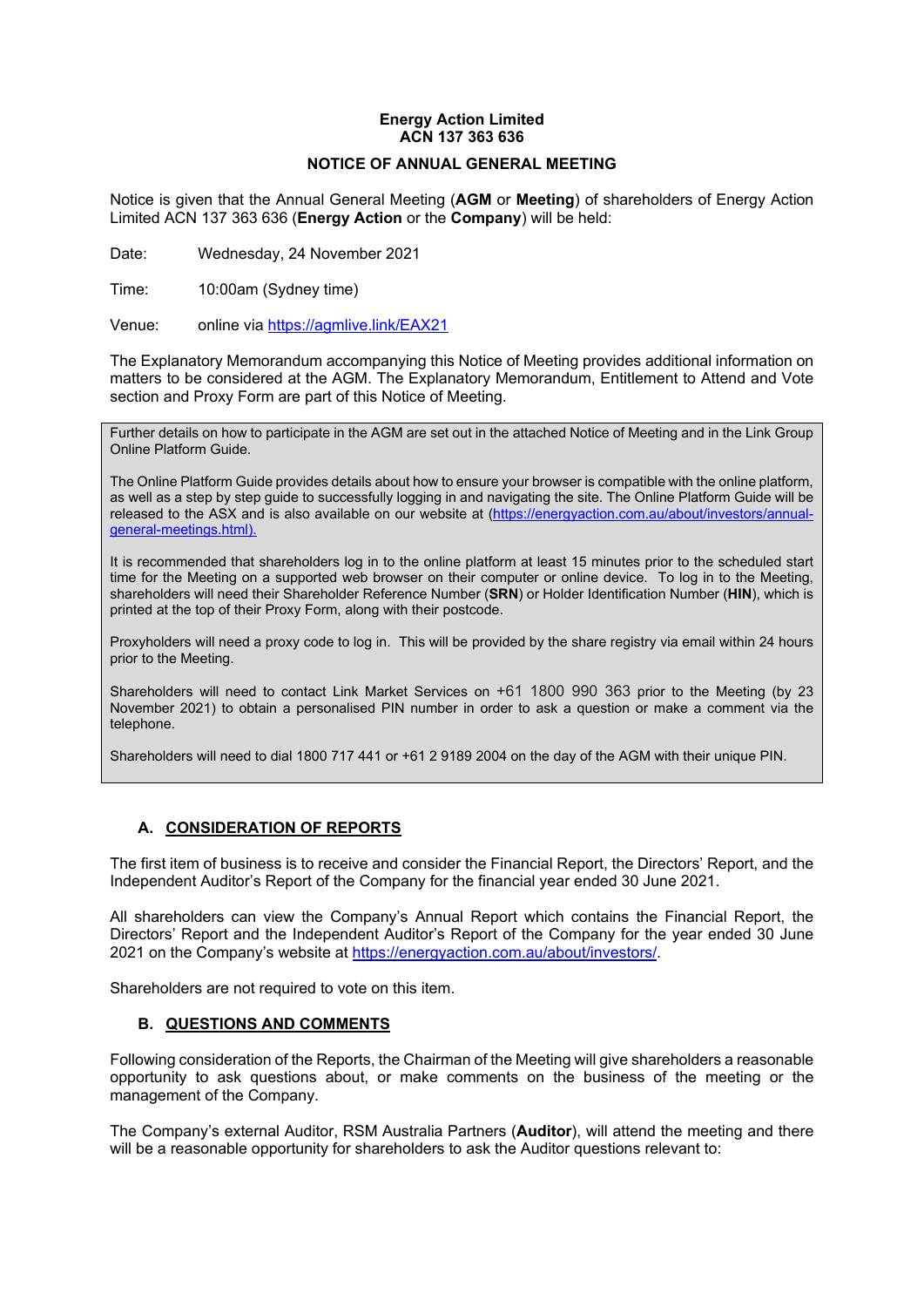- a. the conduct of the audit;
- b. the preparation and content of the Independent Auditor's Report;
- c. the accounting policies adopted by the Company in relation to the preparation of the financial statements; and
- d. the independence of the Auditor in relation to the conduct of the audit.

The Chairman will also give the Auditor a reasonable opportunity to answer written questions submitted by shareholders that are relevant to the content of the Independent Auditor's Report or the conduct of the audit.

# **C. ITEMS FOR APPROVAL**

# **Resolution 1. Re-election of Director Mr Paul Meehan**

To consider, and if thought fit, pass the following resolution as an ordinary resolution:

*"That Paul Meehan, a Director of Energy Action Limited who retires in accordance with clause 46.2 of the Constitution, and being eligible for re-election, is re-elected as a Director of Energy Action Limited."*

## **Resolution 2. Re-election of Director Mr Bruce Macfarlane**

To consider, and if thought fit, pass the following resolution as an ordinary resolution:

*"That Mr Bruce Macfarlane who having been appointed by the Board of the Company since the last annual general meeting, retires in accordance with clause 45.2 of the Constitution of the Company and being eligible, offers himself for re-election, as a Director of the Company".*

## **Resolution 3. Remuneration Report**

To consider and if thought fit, pass the following as a non-binding ordinary resolution of the Company:

**"***That the Company's Remuneration Report for the financial year ended 30 June 2021, be adopted."*

The Remuneration Report is contained in the 2021 Annual Report (available at https://energyaction.com.au/about/investors/). Please note that, in accordance with section 250R(3) of the *Corporations Act 2001* (Cth) (**Act**), the vote on this resolution is advisory only and does not bind the Directors or the Company.

### Voting Exclusion Statement

A vote on Resolution 3 must not be cast (in any capacity) by, or on behalf of, the following persons:

- a. a member of the Key Management Personnel (**KMP**) whose remuneration details are included in the 2021 Remuneration Report; or
- b. a closely related party of such a KMP (including close family members and companies the KMP controls).

However, a person described above may cast a vote on Resolution 3 as a proxy if the vote is not cast on behalf of a person described above and either:

- a. the proxy appointment is in writing that specifies the way the proxy is to vote on the resolution; or
- b. the vote is cast by the chair of the Meeting and the appointment of the chair as proxy:
	- i. does not specify the way the proxy is to vote on the resolution; and
	- ii. expressly authorises the chair to exercise the proxy even if the resolution is connected directly or indirectly with the remuneration of a member of the KMP.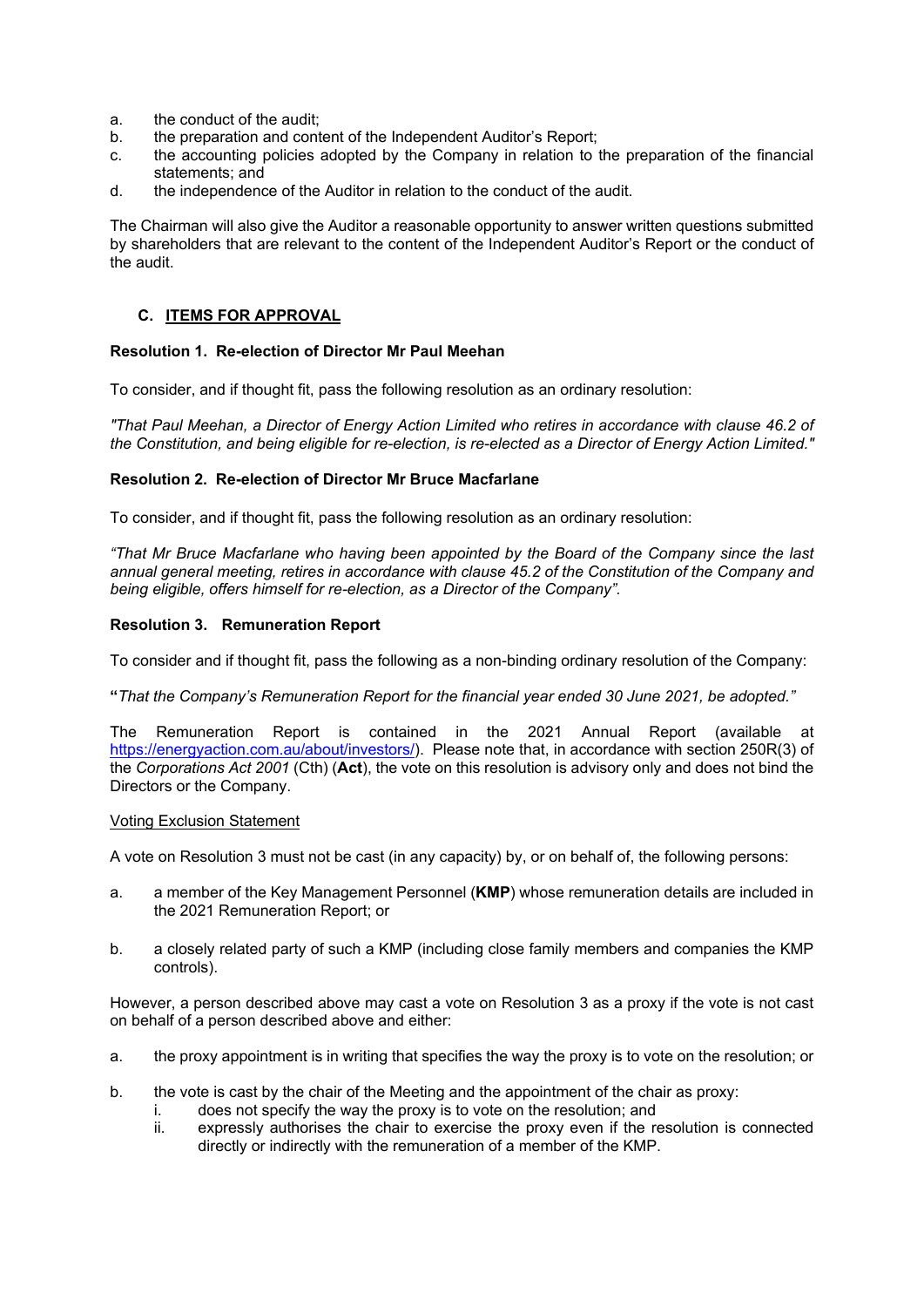"Key management personnel" and "closely related party" have the same meaning as set out in the *Corporations Act 2001* (Cth) (**Act**).

In accordance with section 250BD of the Act, a vote must not be cast on Resolution 3 as a proxy by a member of the KMP at the date of the AGM, or a closely related party of those persons, unless it is cast as proxy for a person entitled to vote in accordance with their directions. This restriction on voting undirected proxies does not apply to the Chairman of the Meeting where the proxy appointment expressly authorises the Chairman of the Meeting to exercise undirected proxies even if the resolution is connected, directly or indirectly, with the remuneration of the KMP.

## **Resolution 4. Ratification of issue of Placement Shares**

To consider and, if thought fit, pass the following as an ordinary resolution:

*"That, for the purposes of ASX Listing Rule 7.4 and for all other purposes, the issue on 25 February 2021 of a total of 1,034,483 fully paid ordinary shares in Energy Action (Shares) at an issue price of A\$0.29 per Share, on the terms and conditions set out in the Explanatory Memorandum accompanying this Notice, is ratified."* 

## Voting Exclusion Statement

In accordance with ASX Listing Rule 14.11, the Company will disregard any votes cast in favour on Resolution 4 by or on behalf of:

- a. Mr Macfarlane or Ms Miller who participated in the issue; or
- b. an associate of Mr Macfarlane and Ms Miller.

However, this does not apply to a vote cast in favour of Resolution 4 by:

- a. a person as proxy or attorney for a person who is entitled to vote on Resolution 4, in accordance with the directions given to the proxy or attorney to vote on Resolution 4 in that way; or
- b. the Chairman of the Meeting as proxy or attorney for a person who is entitled to vote on Resolution 4, in accordance with a direction given to the Chairman to vote on the Resolution as the Chairman of the Meeting decides; or
- c. a holder acting solely in a nominee, trustee, custodial or other fiduciary capacity on behalf of a beneficiary provided the following conditions are met:
	- i. the beneficiary provides written confirmation to the holder that the beneficiary is not excluded from voting, and is not an associate of a person excluded from voting, on Resolution 4; and
	- ii. the holder votes on Resolution 4 in accordance with directions given by the beneficiary to the holder to vote in that way.

BY ORDER OF THE BOARD

**Kim Bradley-Ware Company Secretary** 22 October 2021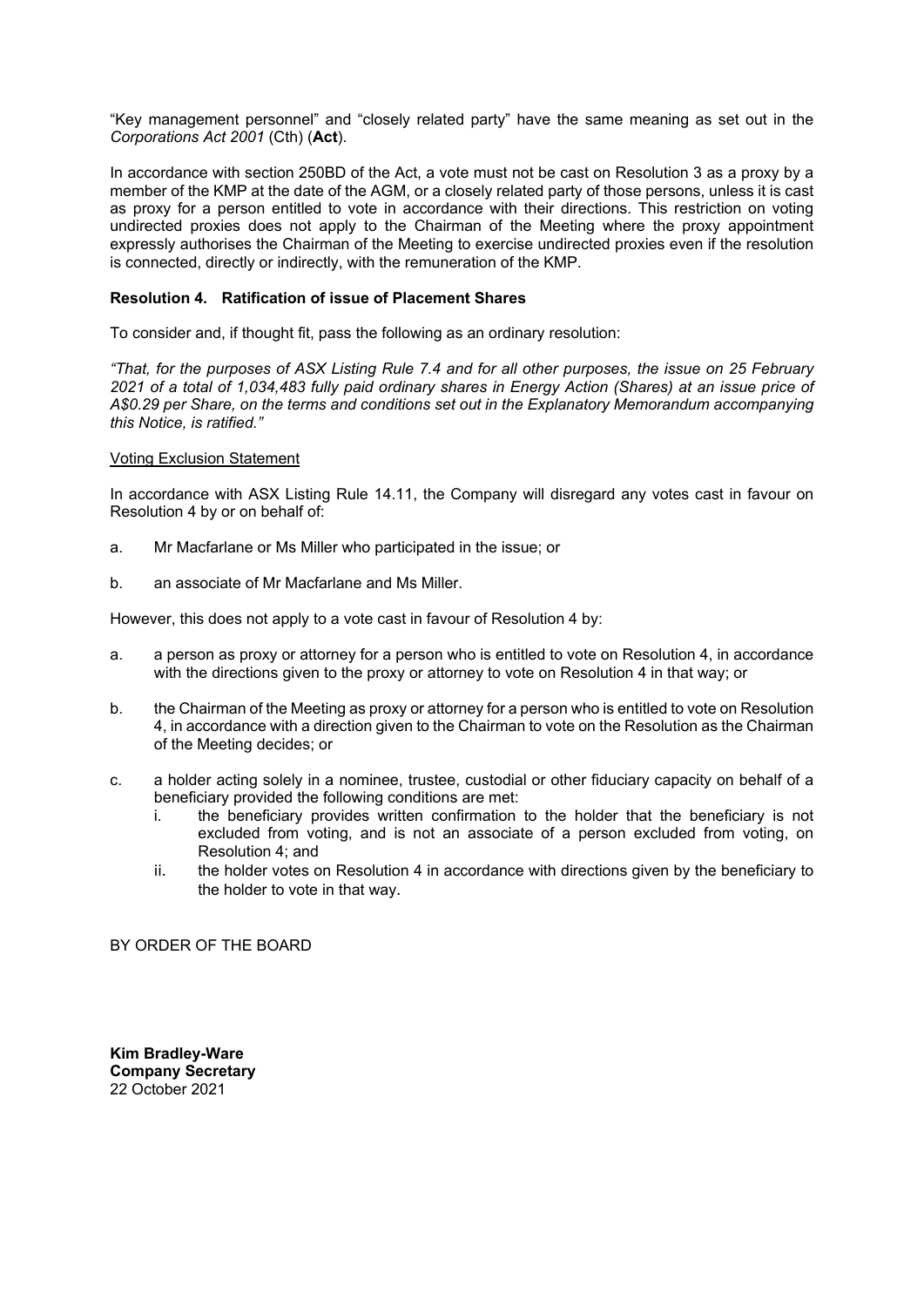

# **ENTITLEMENT TO ATTEND AND VOTE**

In accordance with regulation 7.11.37 of the Corporations Regulations 2001 (Cth), the Board has determined that persons who are registered holders of shares of the Company as at 7:00 pm (Sydney time) on Monday, 22 November 2021 (being two days before the date of the Meeting) will be entitled to attend and vote at the AGM as a shareholder.

If more than one joint holder of shares is present at the AGM (whether personally, by proxy or by attorney or by representative) and tenders a vote, only the vote of the joint holder whose name appears first on the register will be counted.

### *Appointment of Proxy*

If you are a shareholder entitled to attend and vote, you may appoint an individual or a body corporate as a proxy. If a body corporate is appointed as a proxy, that body corporate must ensure that it appoints a corporate representative in accordance with section 250D of the Corporations Act 2001 (Cth) (the **Act**) to exercise its powers as proxy at the AGM.

A proxy need not be a shareholder of the Company.

A shareholder may appoint up to two proxies and specify the proportion or number of votes each proxy may exercise. If the shareholder does not specify the proportion or number of votes to be exercised, each proxy may exercise half of the shareholder's votes.

To be effective, the proxy must be received at the Share Registry of the Company no later than 10:00am (Sydney time) on Monday, 22 November 2021 (48 hours before the AGM). Proxies must be received before that time by one of the following methods:

| www.linkmarketservices.com.au                                                                                            |
|--------------------------------------------------------------------------------------------------------------------------|
| <b>Energy Action Limited</b><br>C/- Link Market Services Limited<br>Locked Bag A14<br>Sydney South NSW 1235<br>Australia |
| 02 9287 0309 (within Australia)<br>+61 2 9287 0309 (from outside Australia)                                              |
| Link Market Services Limited*<br>Level 12<br>680 George Street<br>Sydney NSW 2000                                        |
|                                                                                                                          |

\*during business hours Monday to Friday (9:00am to 5:00pm) and subject to public health orders and restrictions.

### **ALL ENQUIRIES TO:**

Telephone: 1300 554 474 Overseas: +61 1300 554 474

To be valid, a proxy form must be received by the Company in the manner stipulated above. The Company reserves the right to declare invalid any proxy not received in this manner.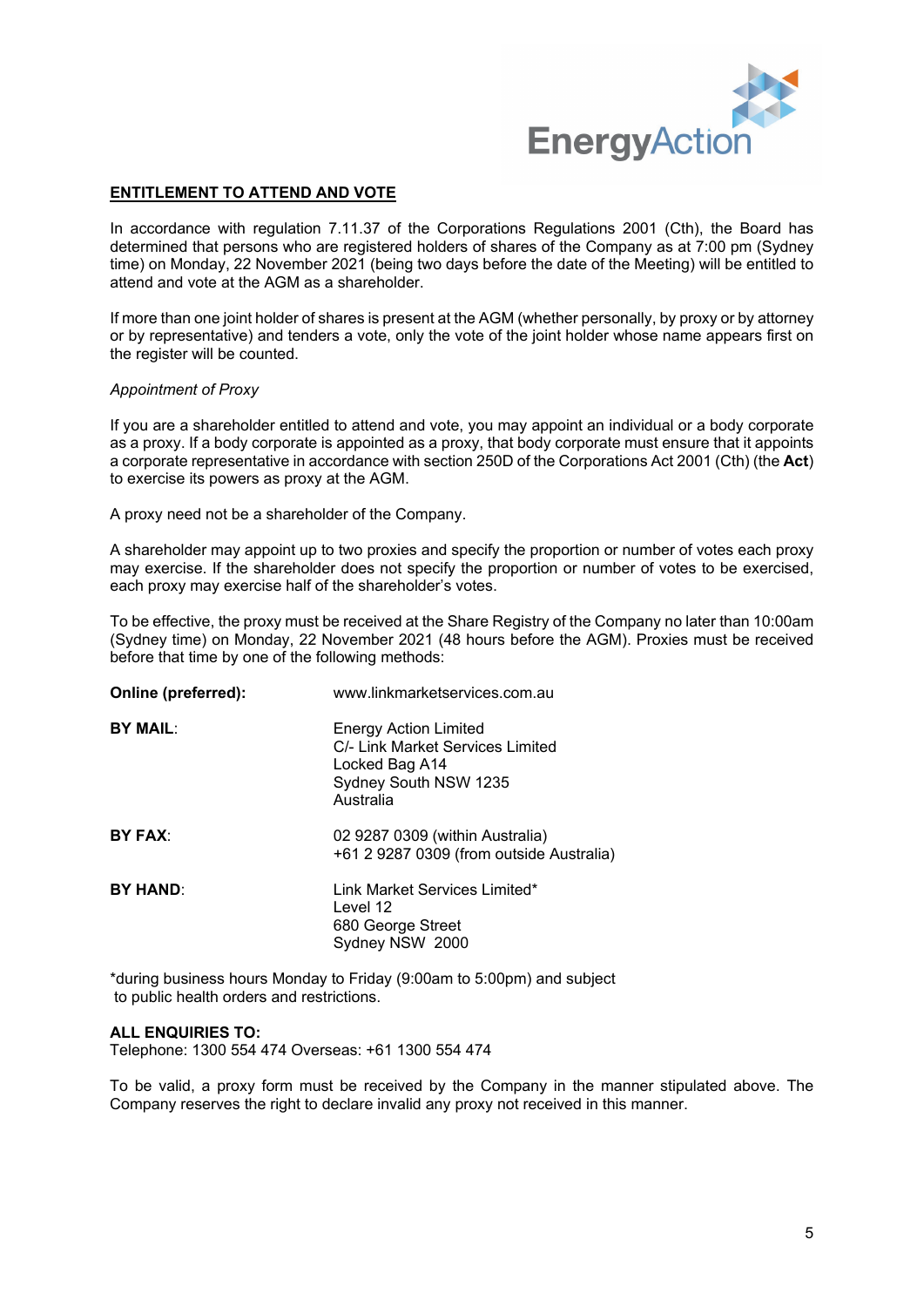### *Power of Attorney*

A proxy form and the original power of attorney (if any) under which the proxy form is signed (or a certified copy of that power of attorney or other authority) must be received by the Company no later than 10:00am (Sydney time) on Monday, 22 November 2021, being 48 hours before the AGM.

### *Corporate Representatives*

A body corporate which is a shareholder, or which has been appointed as a proxy, is entitled to appoint any person to act as its representative at the AGM. The appointment of the representative must comply with the requirements under section 250D of the Act. The representative should bring to the AGM a properly executed letter or other document confirming its authority to act as the company's representative. A "Certificate of Appointment of Corporate Representative" form may be obtained from the Company's share registry or online at [www.linkmarketservices.com.au.](http://www.linkmarketservices.com.au/)

IMPORTANT: If you appoint the Chairman of the Meeting as your proxy, or the Chairman becomes your proxy by default, and you do not direct your proxy how to vote on Resolution 3, then by submitting the proxy form you will be expressly authorising the Chairman to exercise your proxy on the relevant resolution, even though the resolutions are connected, directly or indirectly, with the remuneration of the KMP.

## *Voting at the Meeting*

It is intended that voting on each of the proposed resolutions at this Meeting will be conducted by a poll, rather than on a show of hands.

## **SHAREHOLDER QUESTIONS – SUBMITTED PRIOR TO THE MEETING**

Shareholders who are unable to attend the Meeting or who may prefer to register questions in advance are invited to do so. Please log onto [www.linkmarketservices.com.au](http://www.linkmarketservices.com.au/) select Voting then click 'Ask a Question', or alternatively submit the enclosed AGM Question Form.

This includes any questions for the Chairman or RSM (our external auditor).

To allow time to collate questions and prepare answers, please submit any questions by 10:00am (Sydney time) on Monday, 15 November 2021 (being no later than the fifth business day before the AGM is held). Questions will be collated and, during the AGM, the Chairman will seek to address as many of the more frequently raised topics as possible. However, there may not be sufficient time available at the AGM to address all topics raised. Please note that individual responses will not be sent to shareholders.

### **CONDUCT OF MEETING**

Energy Action is committed to ensuring that its shareholder meetings are conducted in a manner which provides those shareholders (or their proxy holders) who attend the meeting with the opportunity to participate in the business of the meeting in an orderly fashion and to ask questions about and comment on matters relevant to the business of the meeting or about the Company generally. Energy Action will not allow conduct at any shareholder meeting which is discourteous to those who are present at the meeting, or which in any way disrupts or interferes with the proper conduct of the meeting. The Chairman of the Meeting will exercise his powers as the Chairman to ensure that the meeting is conducted in an orderly and timely fashion, in the interests of all attending shareholders.

In the event that technical issues arise, Energy Action will have regard to the impact of the technical issues on shareholders participating and casting votes online and the Chairman of the Meeting may, in exercising his powers as the Chairman, issue any instructions for resolving the issue and may continue the meeting if it is appropriate to do so.

# **PARTICIPATION IN THE AGM**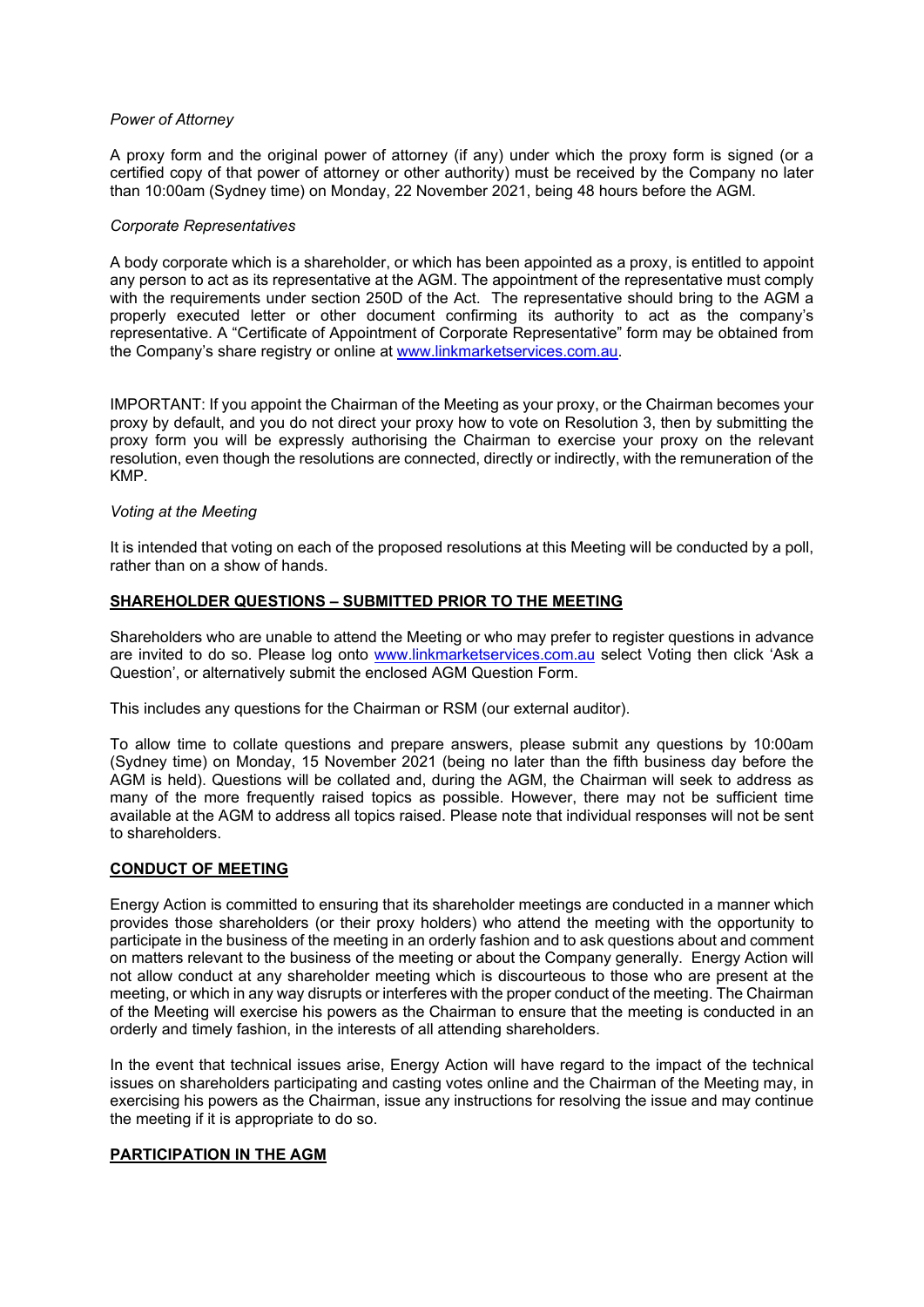There are a number of ways shareholders and interested parties can participate in the AGM:

- **Online**: shareholders and proxyholders are encouraged to participate in the AGM online, which will allow them to view presentations, ask questions in writing and vote.
- **Teleconference**: for shareholders and proxyholders who are unable or do not wish to access the meeting online, this will allow them to listen to the meeting live and ask questions on the telephone, (but not vote). Shareholders will need to contact +61 1800 990 363 to pre-register by 23 November 2021 to obtain their unique PIN. Shareholders will need to dial 1800 717 441 or +61 2 9189 2004 on the day of the AGM with their unique PIN.

# **ENCLOSURES**

Enclosed are the following documents:

- proxy form to be completed if you would like to be represented at the AGM by proxy. Shareholders are encouraged to use the online voting facility that can be accessed on Energy Action's share registry's website at [www.linkmarketservices.com.au](http://www.linkmarketservices.com.au/) to ensure the timely and cost effective receipt of your proxy;
- a reply paid envelope for you to return the proxy form.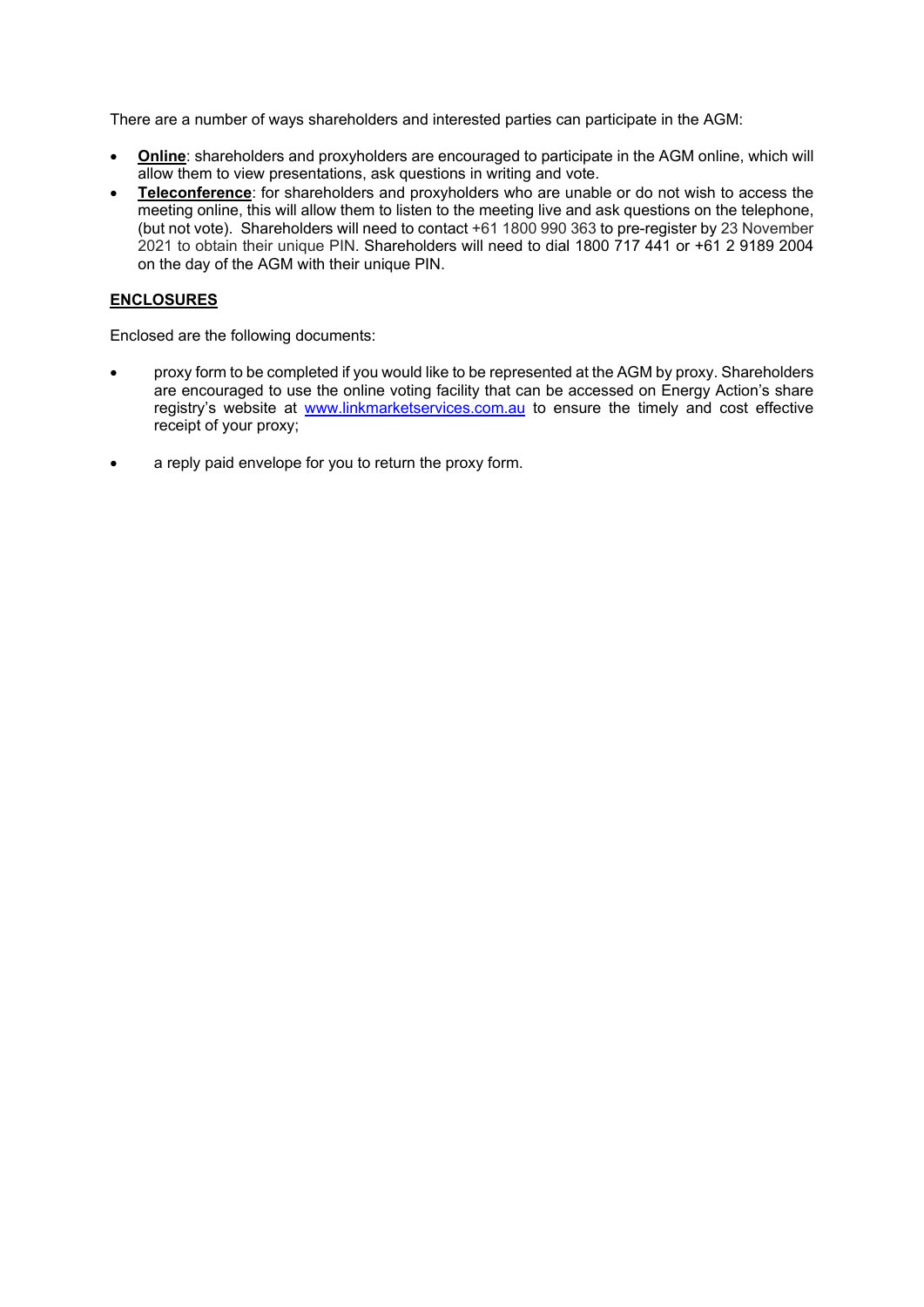## **EXPLANATORY MEMORANDUM**

This Explanatory Memorandum has been prepared for the information of shareholders of the Company (S**hareholders**) in relation to the business to be conducted at the Company's AGM to be held on Wednesday, 24 November 2021.

The purpose of this Explanatory Memorandum is to provide Shareholders with information that is reasonably required by Shareholders to decide how to vote upon the resolutions.

Subject to the abstentions noted below, the Directors unanimously recommend Shareholders vote in favour of all Resolutions. The Chairman of the Meeting intends to vote all available undirected proxies in favour of each resolution.

Resolutions 1, 2 and 4 are ordinary resolutions, which require a simple majority of votes cast by Shareholders present and entitled to vote on the resolution. Resolution 3, relating to the Remuneration Report, is advisory and does not bind the Directors or the Company.

### **Resolution 1. Re-Election of Director – Paul Meehan**

Mr Paul Meehan was last re-elected a Non-executive Director of Energy Action at the company's Annual General Meeting in 2019. He has been a Non-Executive Director of the private company from its inception in 2003.

Paul Meehan retires from office in accordance with clause 46.1 of the Constitution at the conclusion of the AGM and being eligible, offers himself for re-election as a Director of the Company. If shareholders do not approve the re-election of Paul Meehan then Paul Meehan will cease to be a Director at the conclusion of the Meeting. ASX Listing Rule 14.4 provides that a director of an entity must not hold office (without reelection) past the third annual general meeting following the director's appointment or 3 years, whichever is longer.

Mr Meehan is a practising lawyer with over 25 years' experience and expertise advising in all facets of the law with a range of clients from S&P / ASX 50 ASX listed companies to individuals buying their first home.

Mr Meehan has his own legal practice in the suburban area of Sydney with approximately 25 employees.

Mr Meehan is also a Non-executive Director of First Commercial Realty Pty Ltd (trading as LJ Hooker Commercial Macarthur), one of the largest commercial real estate offices in the South West of Sydney.

Mr Meehan completed his legal studies through the Law Extension Committee, Sydney University (SAB) and holds a Diploma in Law (SAB).

Mr Meehan is a Member of each of the Audit & Risk Management and Nomination & Remuneration **Committees** 

The Board considered whether Paul Meehan has any interest, position or relationship that may interfere with his independence as a Director, having regard to the relevant factors as set out in the ASX Corporate Governance Council Principles & Recommendations (4th edition) (**ASX Principles**). The Board considers that Paul Meehan (if re-elected), will continue to be a Non-independent Director, by virtue of his substantial shareholding and his length of tenure on the Board.

Prior to submitting himself for election, Paul Meehan has confirmed that he would continue to have sufficient time to properly fulfil his duties and responsibilities to the Company.

The Board supports the re-election of Paul Meehan as he contributes to the Board significant experience in the areas of legal, commercial negotiation and governance, as well as complementing the skills of the existing directors.

*For the reasons set out above, the Directors, with Paul Meehan abstaining, unanimously recommend Shareholders vote in favour of Resolution 1.*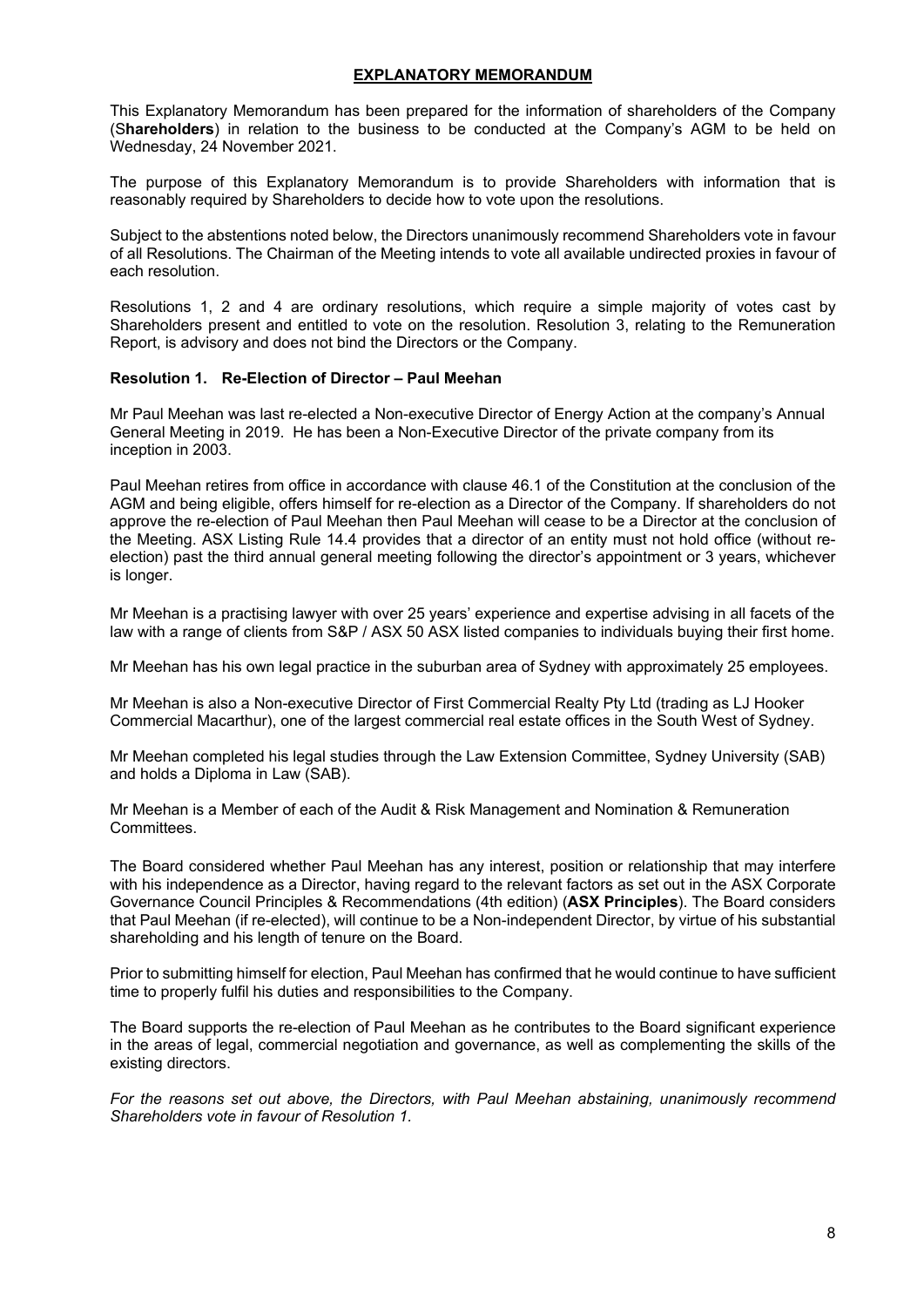## **Resolution 2. Re-Election of Director – Bruce Macfarlane**

Bruce Macfarlane was appointed as a non-executive Director of the Company on 25 February 2021 and (as announced to the ASX on 23 September 2021) has been acting in the role of Chief Executive Officer on an interim basis since 23 September 2021. Bruce Macfarlane is seeking re-election to the Board as a an Executive Director.

Clause 45.2 of the Company's Constitution requires that any Director appointed by the Board since the previous annual general meeting automatically retires at the next annual general meeting and is eligible for election by that general meeting.

Pursuant to clause 45.2 of the Company's Constitution, Bruce Macfarlane will retire as a director of the Company at the AGM. Being eligible, he offers himself for re-election as a director.

Bruce Macfarlane has over 20 years' experience in the energy utilities industry. He originally worked as a Mining Engineer at Mount Isa Mines and BHP Australia Coal. Moving into energy utilities in 1999, when he joined Genesis Power in New Zealand as an Energy Trader.

Bruce Macfarlane co-founded BidEnergy (since renamed Bill Identity, ASX:BID). He created BidEnergy's Blueprint, structuring BID's information architecture, and wrote the company's initial sales collateral, standard contract and Service Level Agreement.

As an investor in Energy Action Bruce Macfarlane has actively helped to improve the Company's capability. Mr MacFarlane has helped establish a new technological technical team, complete project management of the CRM Business Transformation Project, and establish governance and technology strategy.

Bruce Macfarlane holds a Bachelor of Engineering (Mining) from the University of Auckland, and a Master of Commerce (Economics) from the University of Canterbury, New Zealand.

Mr Macfarlane is not currently considered an independent director as he is a substantial shareholder of the Company and is currently acting as interim Chief Executive Officer, however the Board considers that Mr Macfarlane brings quality independent judgement to bear on all relevant issues.

Mr Macfarlane is a member of the Audit & Risk Management Committee and Remuneration and Nomination Committee.

Prior to submitting himself for election, Bruce MacFarlane has confirmed that he would continue to have sufficient time to properly fulfil his duties and responsibilities to the Company.

The Board supports Mr Macfarlane's election as a Non-Executive Director as Mr Macfarlane provides a valuable contribution to the Board and Company, specifically in relation to technology products and energy matters.

### **Resolution 3. Adoption of Remuneration Report**

As required by section 250R(2) of the Act, a resolution that Energy Action's Remuneration Report be adopted will be put to the vote. Section 250R(3) of the Act provided that the vote on this resolution is advisory only and does not bind the Directors or the Company. However, the Board will take the outcome of the vote into account in setting remuneration policy for future years.

Shareholders can view the full Remuneration Report in the Annual Report which is available on Energy Action's website at https://energyaction.com.au/about/investors/.

Following consideration of the Remuneration Report, the Chairman of the Meeting will give shareholders a reasonable opportunity to ask questions about, or make comments on, the Remuneration Report.